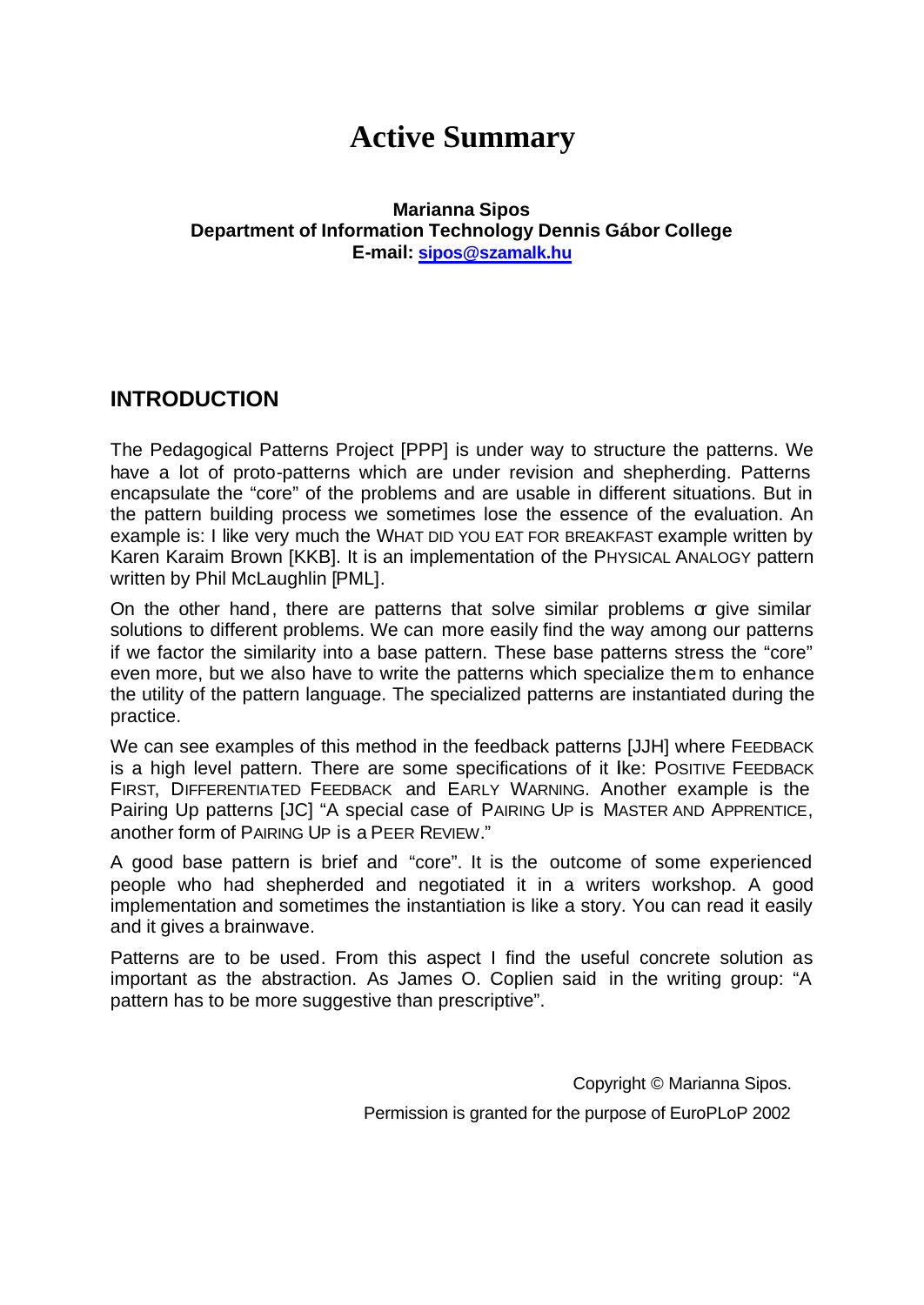The following article contains two patterns. A base one, and one of its specializations. The ACTIVE SUMMARY pattern stresses the importance of activity also in the summary process, and quotes some known patterns for use. The EXHIBITION pattern is a method to make an ACTIVE SUMMARY and as the name suggests it is used outside education. The pattern shows us how we can use it in the education process.

The patterns are written in Alexandrian form similar to the form used by Christopher Alexander in his book 'A Pattern Language: Towns-Buildings-Construction' [CA]. The referenced patterns are in CAPITAL LETTERS and we can find their thumbnails in the last section.

# **ACTIVE SUMMARY**

…you are at the end of a teaching unit and you need to bring closure to it.

\*\*\*

When the teacher presents the summary in lecture form, students are passively waiting for the teacher to give them the knowledge. They expect to have everything handed to them on a plate; as we in Hungary say 'They are waiting for the roast pigeon to fly into their mouth'. If the students know they have to present their knowledge, they will prepare for the lesson.

You want to engage the students to reinforce what they learned.

**If the teacher guides a summary at the end of the unit, the students are only passive participants. This is inefficient. Even the best lecture, which is well articulated, logically built, and holds the audience's attention, leaves little mark on the mind of the audience.** [AM] **Making the knowledge stick needs active participation.**

**Therefore:**

**Give the students tasks, and share the solutions with all the members of the group. Through their own solutions they will go deep in a part of the material, and through the others' solutions they will get a broad picture of the whole material.**

\*\*\*

During the presentation students are wanted to be brief, so they need stick to the essentials.

The pattern presents the opportunity of group work, so students can improve their project key-qualification.

The traditional way of ACTIVE SUMMARY is when the teacher asks the students questions and they respond and discuss.

A specialization of ACTIVE SUMMARY is the EXHIBITION pattern described below.

When preparing for an exam, students usually work together: they divide the material into different topics. Everybody writes a summary of the topic assigned to. By sharing these summaries with each other, the students achieve good results within reasonable time, even if preparing the summary is quite time consuming. If the self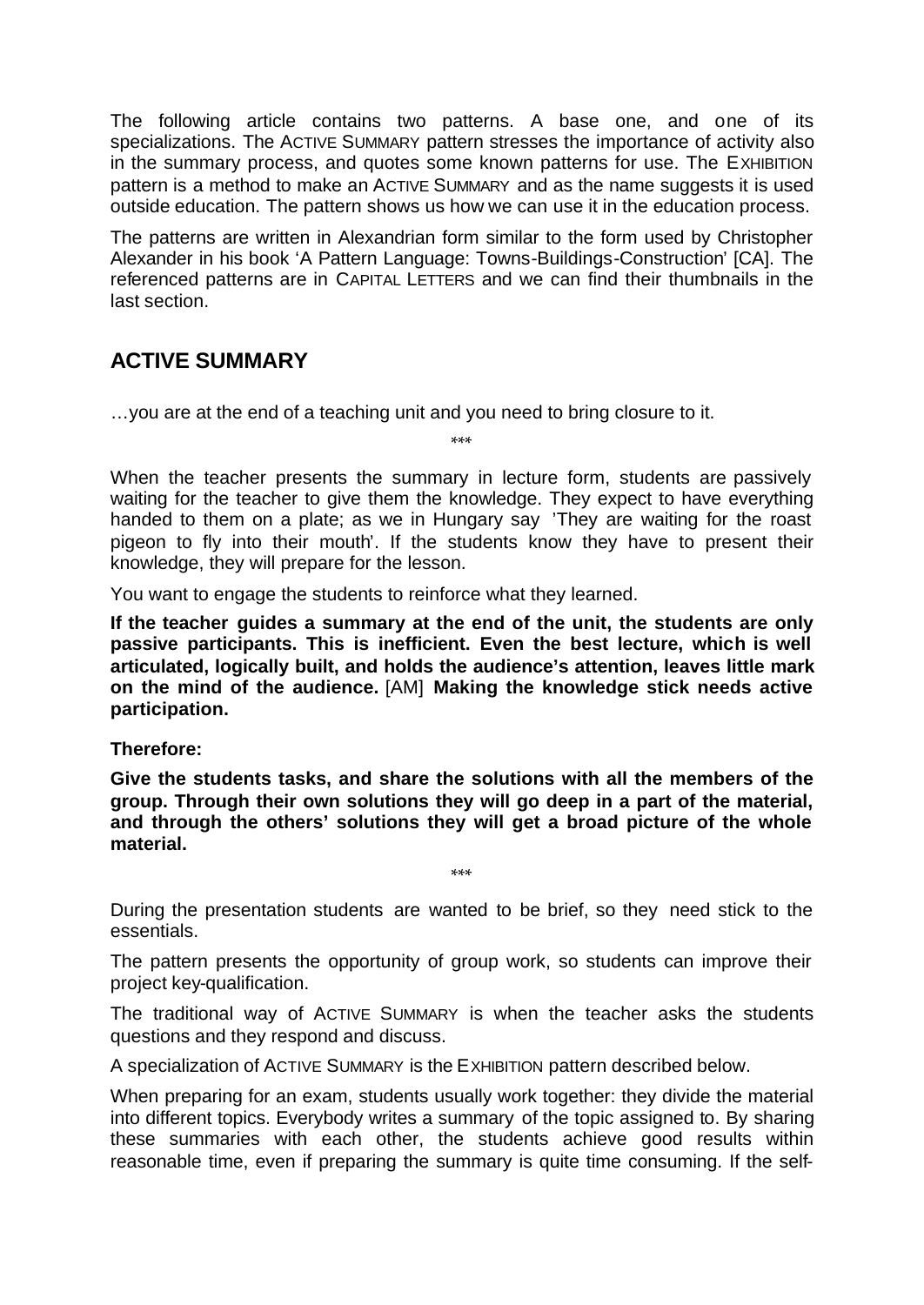made summaries are shared via a presentation, they are ACTIVE SUMMARies using the EXPLAIN IT YOURSELF [JJH] pattern.

A known use is, Joe Bergin's doctoral program where the students get so much literature that it is impossible to read. They form groups and every group writes a summary about one part of the literature. Then they share the materials.

Another application of ACTIVE SUMMARY is a tutorial that leads to an examination. The students get a problem as homework (developing an application) whose solution needs the knowledge of the main parts of the material. On the last lesson(s) they present their solutions.

We can use the ROUND ROBIN [JMW] pattern to make an active summary. It is also one kind of the EXPLAIN IT YOURSELF pattern.

## **EXHIBITION**

…you have applied ACTIVE SUMMARY. You can bring color into your lessons, engage the students and make the summary more efficient.

\*\*\*

#### **You want to make an ACTIVE SUMMARY and find a way to get students to participate in an active summary.**

The students need a summary after the teacher has covered the material at the end of a course or when we would like to re-enforce what students learned a few days earlier. (WRAP-UP pattern. [JE]) The aim is: to make an active summary, but not to spend more time than a traditional summary needs.

The traditional way to engage the students is a dialogue. If you ask questions you will not get the answer every time, or the answer will not be right, or full. It is a timeconsuming process. On the other hand, most students do not like this method. The atmosphere can become unpleasant during the questions even if there are no consequences of the failed answers.

#### **Therefore:**

#### **Give students a forum to exhibit what they know!**

#### **The students can make posters from the learned material. From the posters we can make an exhibition. While they are looking at the posters made by other participants, they get a full summary of what they have learned days before.**

At the end you can assess and maybe award a prize for the best. (GOLD STAR pattern. [JB1]) You can evaluate not only the content but also the general impression. When we develop an application it is also important to make aesthetically pleasing user interfaces. This activity is the place where you can speak about it.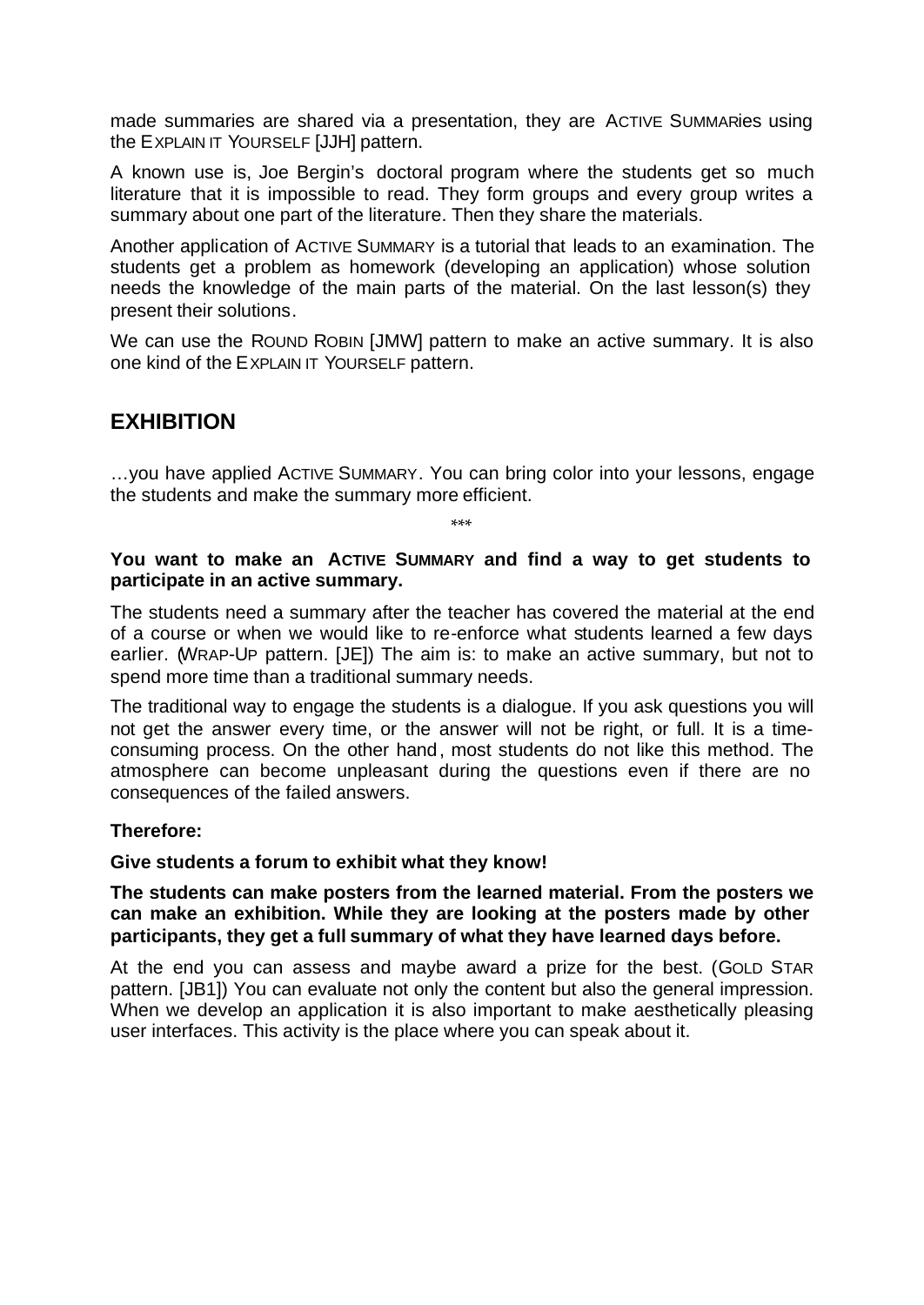

Figure 1: The exhibition

On a poster the students have to "speak" about a theme briefly, and get to the heart of the matter. If there are mistakes, we have to correct them with the students.

Some students do not like making colored posters. Do not force this activity! They can write a simple summary about the theme instead. Another solution can be making a short presentation about the theme, or making the poster on the computer.

This pattern is to bring color into the gray weekdays. It is not for frequent use!

It is a good idea for the teacher to make cards on the issues. The students can choose the theme of the poster. If you want to make a summary, the number of cards have to be the same as the number of posters in order to make at least one poster from every theme.

The students can make posters in groups. If each student makes a poster then each student experiences the stress of defending the poster. A group provides anonymity that reduces the stress that often comes up when we examine student knowledge.



Figure 2: Active work in groups

You can implement the DO YOU REMEMBER? pattern with this method, again, not with posters but by writing an idea on a piece of paper.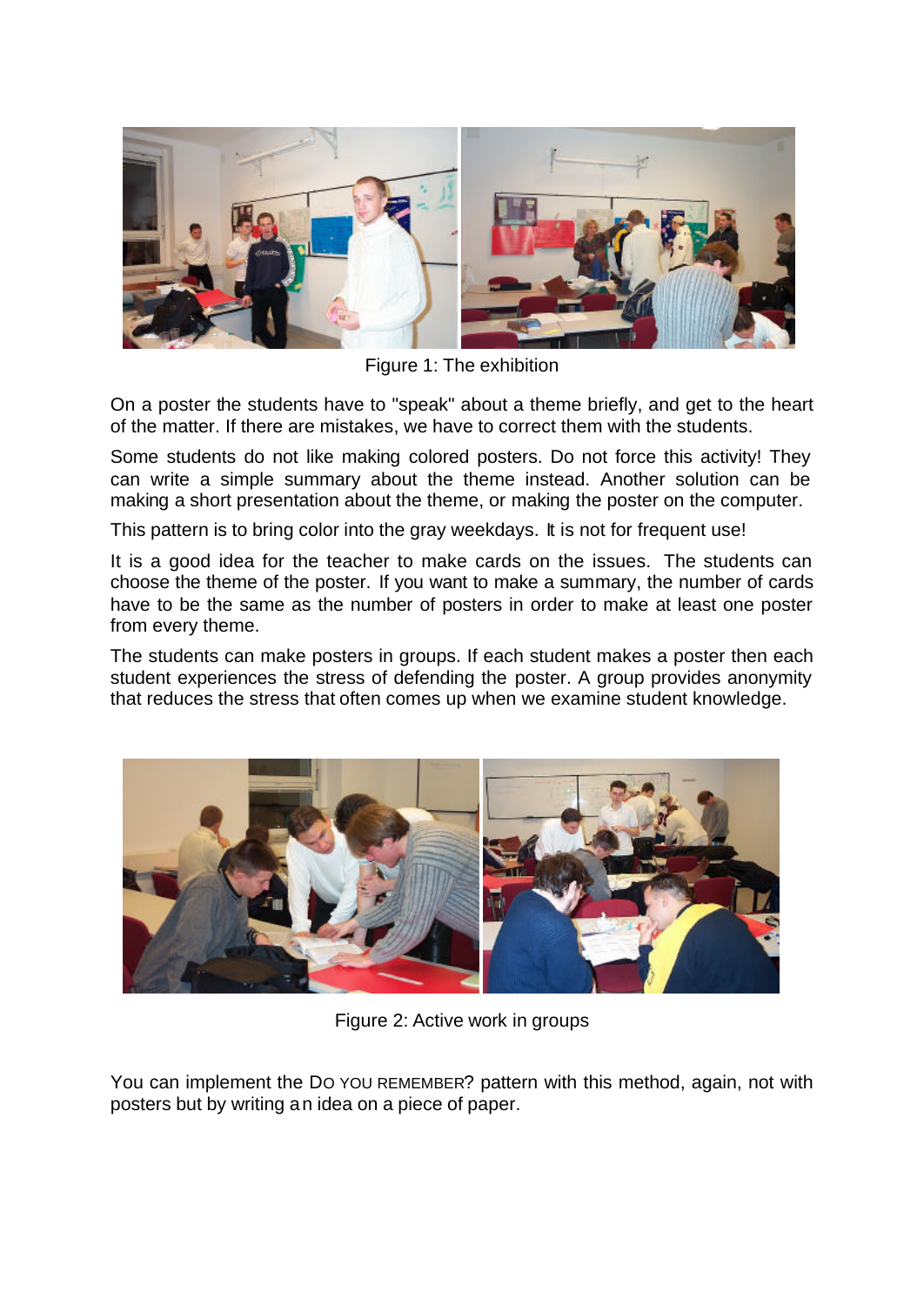

Figure 3: Adding the finitial touches

You can let the students use everything during the work, if you want to know how they see the big picture and how the parts relate to each other. Or they can use only the assistance of the development software (help facility). If you want to examine how well they understood the material, you should not let them use any assistance.

During the work students use the ASK YOUR NEIGHBOR pattern.

\*\*\*

*It is useful on lessons which are not very efficient in any subject, like last lessons before vacation.*

*You can use the EXHIBITION pattern also when you start a course or a theme to test the students knowledge about the theme. (DO YOU REMEMBER pattern. [JE]) It is especially important in the education of advanced participants. [AM]*

*It can be implemented in two (or more) phases. At first the students make a part of the poster filled with their actual knowledge, and at the end of the course they can complete the work. It is a use of the SPIRAL [JB2] pattern.*

For the work the teacher can provide things, I like colored cartoons, thick felt-tips, scissors, glue... I used colored papers with glued edges. It can be good, when the students can print or copy pictures, photos.

# **ADDITIONAL INFORMATION**

I use the pattern at the end of the application development training. The students have to make application development several times during the semester. So their practical knowledge was tested several times. At the end of the training there is an oral exam. I use the EXHIBITION pattern on the last lesson before Christmas. The students have already learned the entire body of material but they have not prepared for the oral exam this time.

The students make groups with two or three persons. Every group has a topic.

The students could use everything. They work briskly. It is a challenge for them. There is always a good atmosphere. There is a competition among the groups, in spite of the fact that they help the other groups. There is time for a deep personal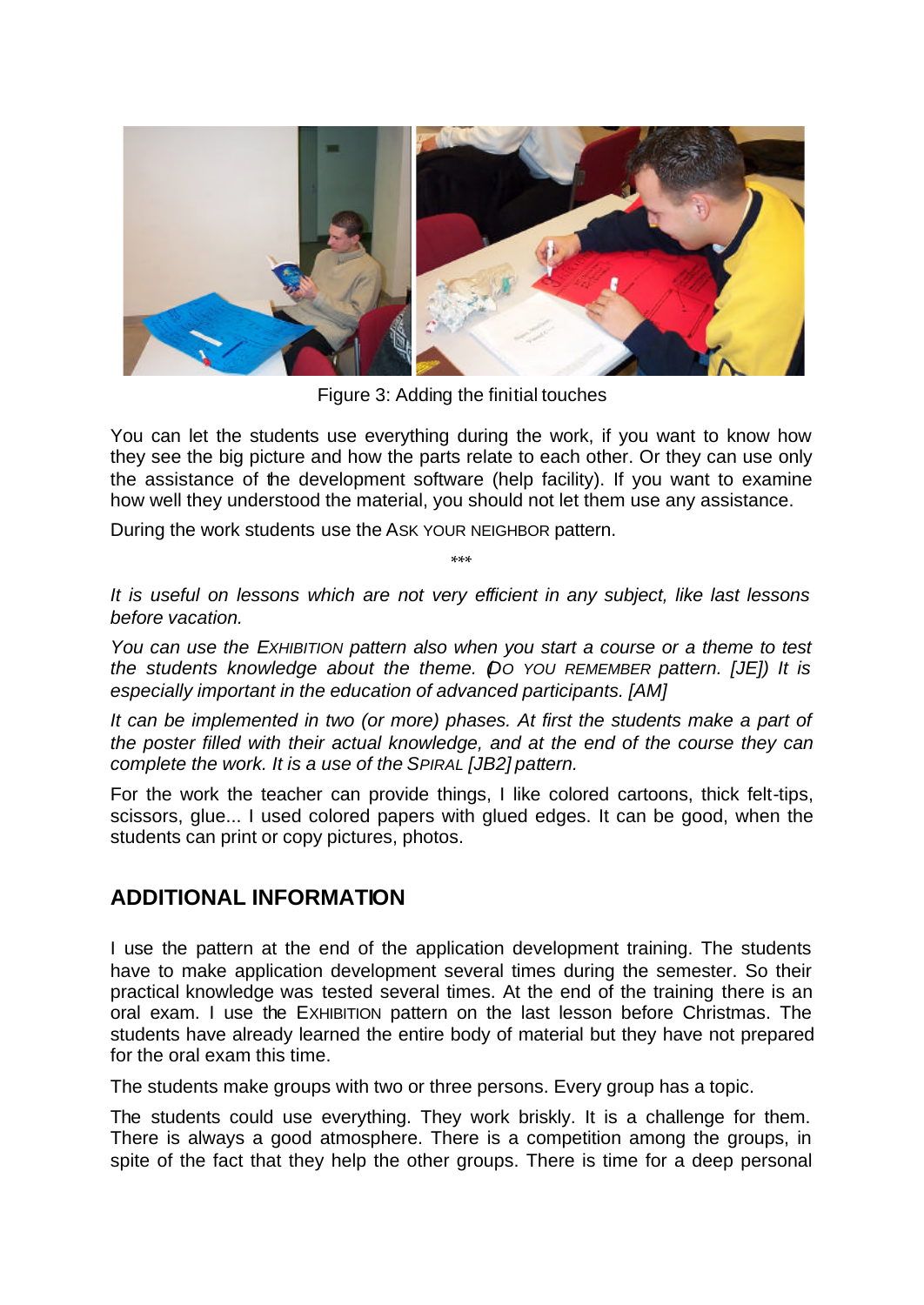dialog between teacher and student as well, and for a little humor, which we could find on some posters as well.



Figure 4: Mood of the meeting

There are two types of posters. One type has only the main information and is well arranged. The other type has much more information, but does not have good structure, its letters are often too small.

From the ready made posters you can prepare the exhibition.

The lesson has three parts:



At the end the teachers assess the posters. The winners receive books (GOLD STAR pattern [JB1]).

# **THUMBNAILS**

### *DIFFERENTIATED FEEDBACK*

"Your students learn differently and at different rates. They understand you with differing degrees of precision. They have different backgrounds that make it easier or harder for them to grasp certain topics. In spite of all the difference, you want to give your students the kind of feedback that will most help each of them individually.

Therefore, give differentiated feedback whenever possible. The feedback to a student is tailored to the needs of that student." [JJH]

### *DO YOU REMEMBER?*

"You want to repeat what the participants have learned so far, but you would also like to know how well they understood it.

Therefore, provide a short exercise where the students have to express the topics in their own terms." [JE]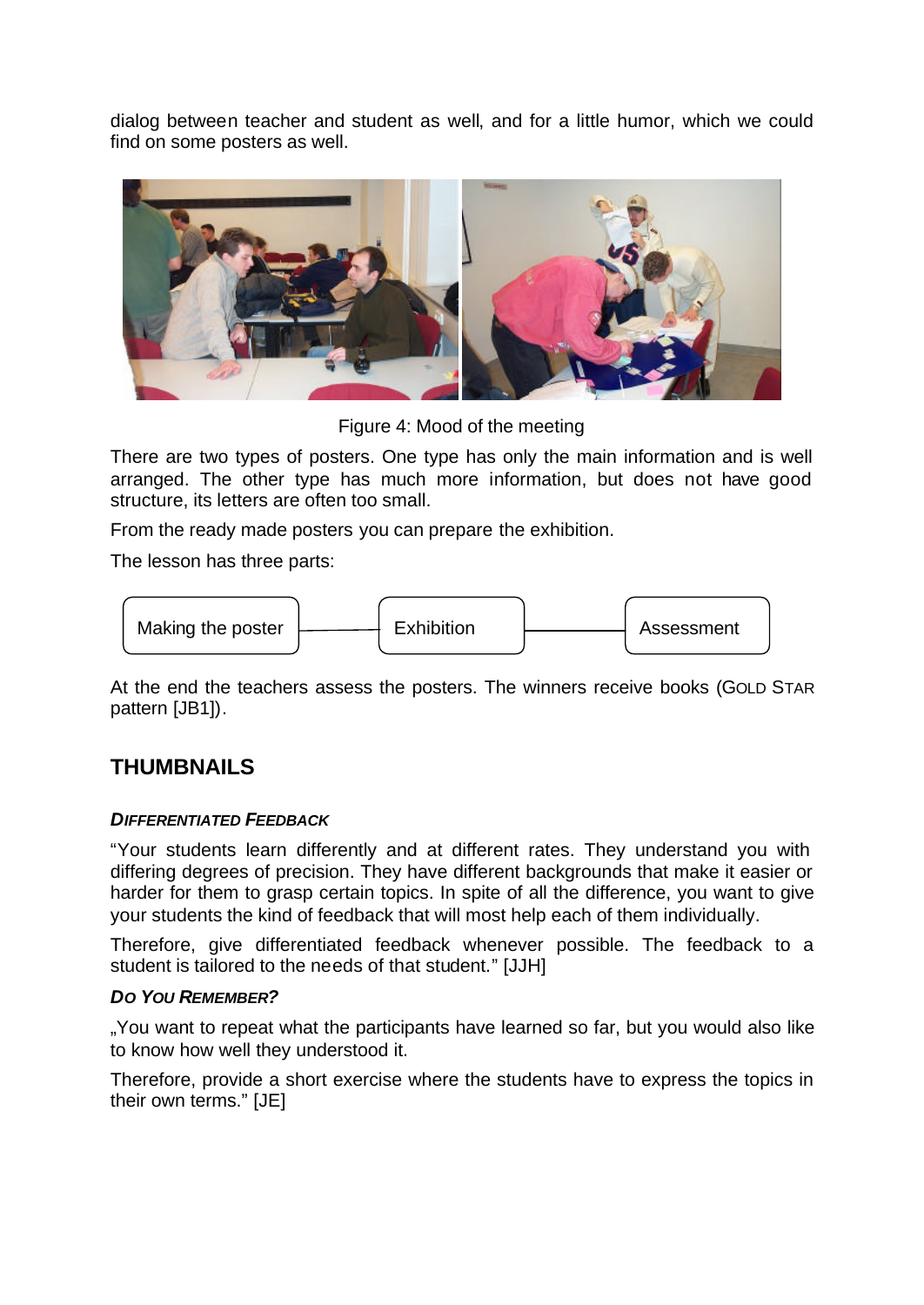### *EARLY WARNING*

"If your students fall behind or miss early material it will be difficult for them to catch up and therefore difficult to succeed.

Therefore, give them EARLY WARNING when you see that they are headed for trouble." [JJH]

### *EXPLAIN IT YOURSELF*

"Because topics are complex, the students may be able to repeat definitions and other material verbatim without real understanding. They might also not be able to extract the key ideas from the supporting material.

Therefore, invite the students to express the key ideas using their own words. If a student uses her own words you will be better able to judge the level of real understanding." [JJH]

### *FEEDBACK*

"Your students want to learn the content of the course or seminar. But until you exercise and challenge their understanding neither you nor they will know what level of understanding they have achieved."

"Therefore, give the participants activities that exercise their knowledge and then give them feedback on their performance. The feedback should be differentiated and objective." [JJH]

### *GOLD STAR*

..Students look up to professors as role models. They want and need our praise. Praise can be a prime motivator. Expecially when it comes from someone who is respected. Students work best when they feel good about themselves.

Therefore, when students do something well, praise them for it. Give a token of appreciation for work well done. This occur either publicly or privately. It can be a simple few words spoken in private or it can be an insertion into the student's permanent academic record. The forces at play here also suggest that you should never belittle a student even for poor work." [JB1]

### *MASTER AND APPRENTICE*

"In an environment that uses as little written documentation, as possible, knowledge transfer between team members becomes a matter of direct collaboration, just like anything else. You cannot just pass a well-written document to the novice and expect her to read it. Rather you have to transfer tacit knowledge that resides in the heads of the experts only. Still, those who have the knowledge are usually needed to do the project work."

"Therefore, PAIR UP anyone who needs to learn something about the project with someone who is expert in this area. Let them do the work together until the apprentice has learned enough to work on his or her own. The main work  $-$  e.g. programming – should be done by the apprentice while the master watches and gives hints on how to do the work." [JC]

### *PAIRING UP*

"Tasks, such as developing a design or complicated refactoring, require a constant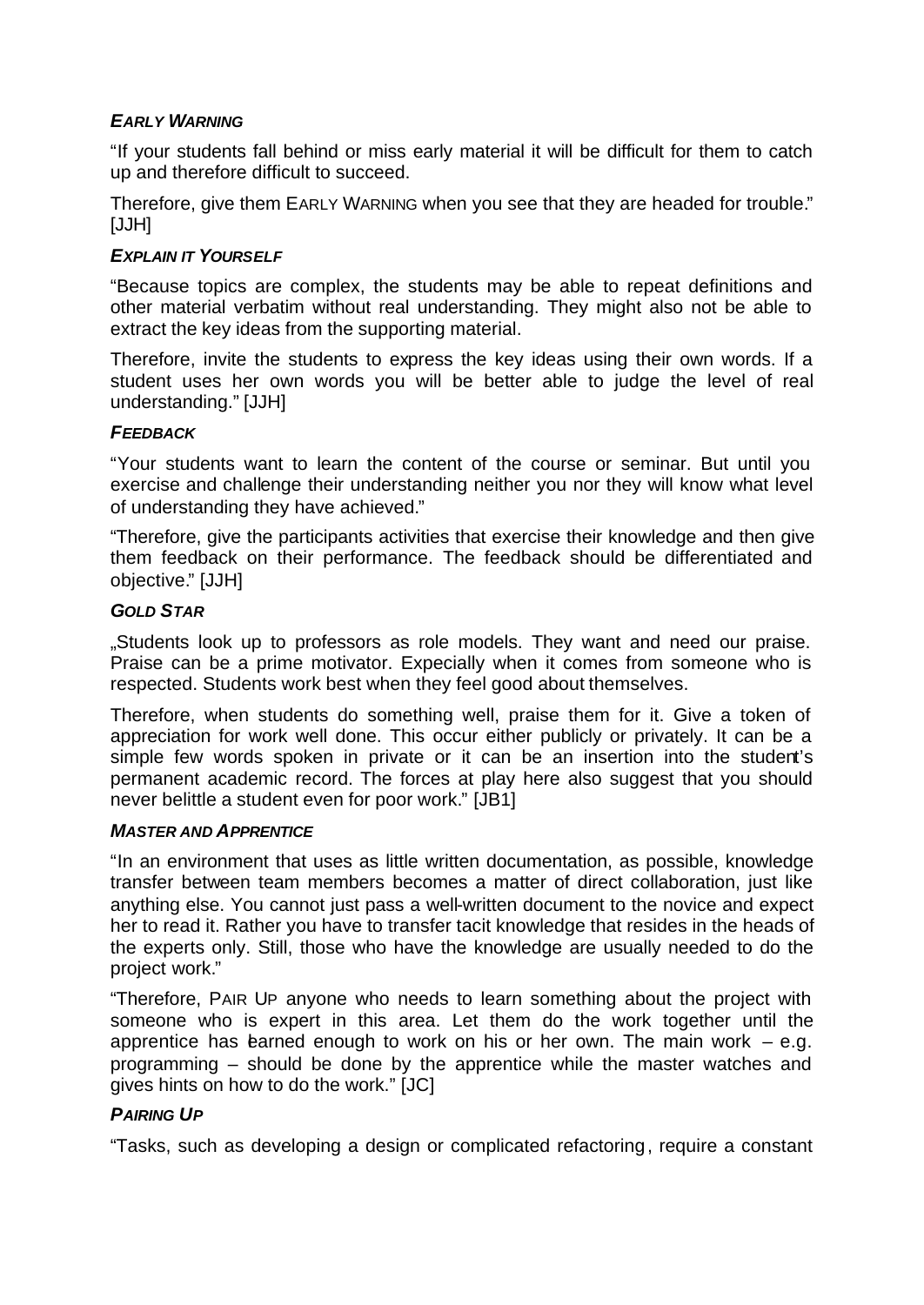level of high concentration and assessment of different alternatives on quite an abstract level. It is hard for a single person to maintain the concentration for a longer period. Even worse, the person might not even recognize that her or his concentration is fading and the probability of errors raises."

"Therefore, pair up with a team mate to address a difficult problem. Change the roles between the active one who explains or shows the ideas and the passive one who asks regularly. Working in pairs should be at least a common way to do the work, if not the standard way." [JC]

### *PEER REVIEW*

"If you need an expert's advice or decision when the expert is not available, stopping the work and waiting for the decision might not be the best choice. In many cases you can at least guess what the advice might be and continue to work in that direction. However, sooner or later you have to get the expert's opinion and therefore risk to have worked in the wrong direction."

"Therefore, start your work but be sure that the expert can take a look at your work and review it as early as possible. Try to guess what the expert would tell you. Make sure the material the expert has to review fits his or her mental model of the problem. Take care to keep the parts of your work changeable that rely on the guesses." [JC]

### **PHYSICAL ANALOGY**

Students are new to any concept and are frequently told about modeling the concept in the real world.

Therefore, use PHYSICAL ANALOGY to reinforce concepts delivered in more traditional means. [PML]

### *POSITIVE FEEDBACK FIRST*

"If you are negative with your students they may tune you out and not listen. If they are especially sensitive they may be hurt. If they are especially arrogant they may take your comments as an attack and attack back. You want them to feel good about themselves and also feel that they can do better.

Therefore, when you give feedback, start and end with positive feedback. Suggestions for improvement are sandwiched between these reinforcing comments." [JJH]

### *ROUND ROBIN*

"One of the most difficult aspects of team work is getting everyone in the room to work on equal footing. Both organizational differences (jobs, position, etc.) and personality quickly and inadvertently lead to a core of speakers and a core of listeners. Moreover, the fact that the listeners are not talking does not mean they are not thinking or that they are in agreement. "[KBDB]

Therefore, to solve a problem go around the group. "As each member of the team contributes an idea, write it down on the board. The facilitator should do the writing since the other members of the team should be watching and thinking." If a team is chosen well, every member should be an important reflection. "The goal of the Round Robin is to allow the group to move ahead at an even tempo but to give people enough time to think." [KBDB]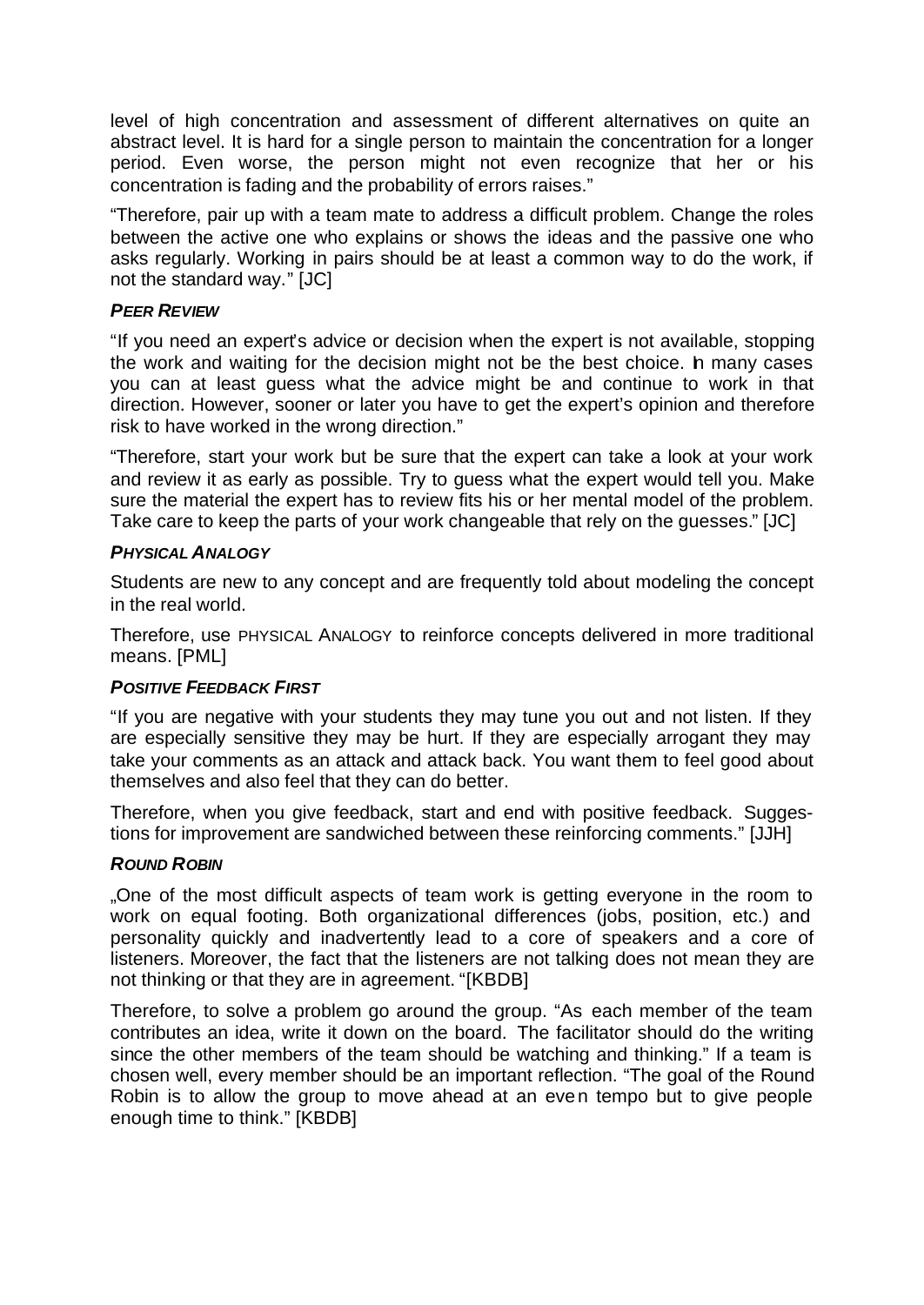### *SPIRAL*

"Topics in a course are often interrelated. Too often lots of different topics are required for students to have enough tools with which to solve interesting problems. If we try to do the topics in any 'logical' order we tend to get bogged down in details and leave the students bored." [JB2]

Therefore, organize the course to introduce topics to students without covering them completely at first viewing so that a number of topics can be introduced early and then used. "The instructor can then return to each topic in turn, perhaps repeatedly, giving more of the information needed to master them. On each cycle of the spiral topics are covered in more depth and additional topics are included." [JB1]

#### *WHAT DID YOU EAT FOR BREAKFAST*

Students have difficulty remembering to use accessors and mutators (i.e. getters and setters) to retrieve and modify an object's data. You would like to illustrate that to avoid doing so is dangerous to the object's health, and hence to the application.

Therefore, ask a student (named Greg for purposes of illustration here), "Greg, what did you eat for breakfast?" Greg answers, say "A bagel and coffee." Then point out that Greg's public interface has been properly invoked, and Greg is induced to answer in an acceptable format, while hiding his implementation. Then describe that the visceral alternative is tipping Greg's head back, showing one arm down his throat and grabbing a piece of bagel. That violates the privacy of Greg's data, bypassing his public interface.

The WHAT DID YOU EAT FOR BREAKFAST pedagogy provides a PHYSICAL ANALOGY that will clarify the proper use of accessing methods and make students gulp when reminded of the alternative. [KKB]

### *WRAP-UP*

j

j

"In a course people might learn a lot of things, but at the end (even of a day) they are often unsure if the time was well spent.

Therefore, provide a wrap-up that repeats the main points learned. The minimum just mention every topic that has been covered and review the specific points people have experienced." [JE]

I would like to thank James O. Coplien who has found imagination in my patterns and Mary Lynn Manns for her patience. They were my shepherds on EuroPLoP' 2002 and gave me very useful comments, which improved my patterns. I thank Joe Bergin and Jutta Eckstein who worked with me on the earlier version of the pattern in ECOOP' 2001. I would like to thank Dietmar Schütz and Klára Bereczky who helped me to make the language of the patterns more understandable.